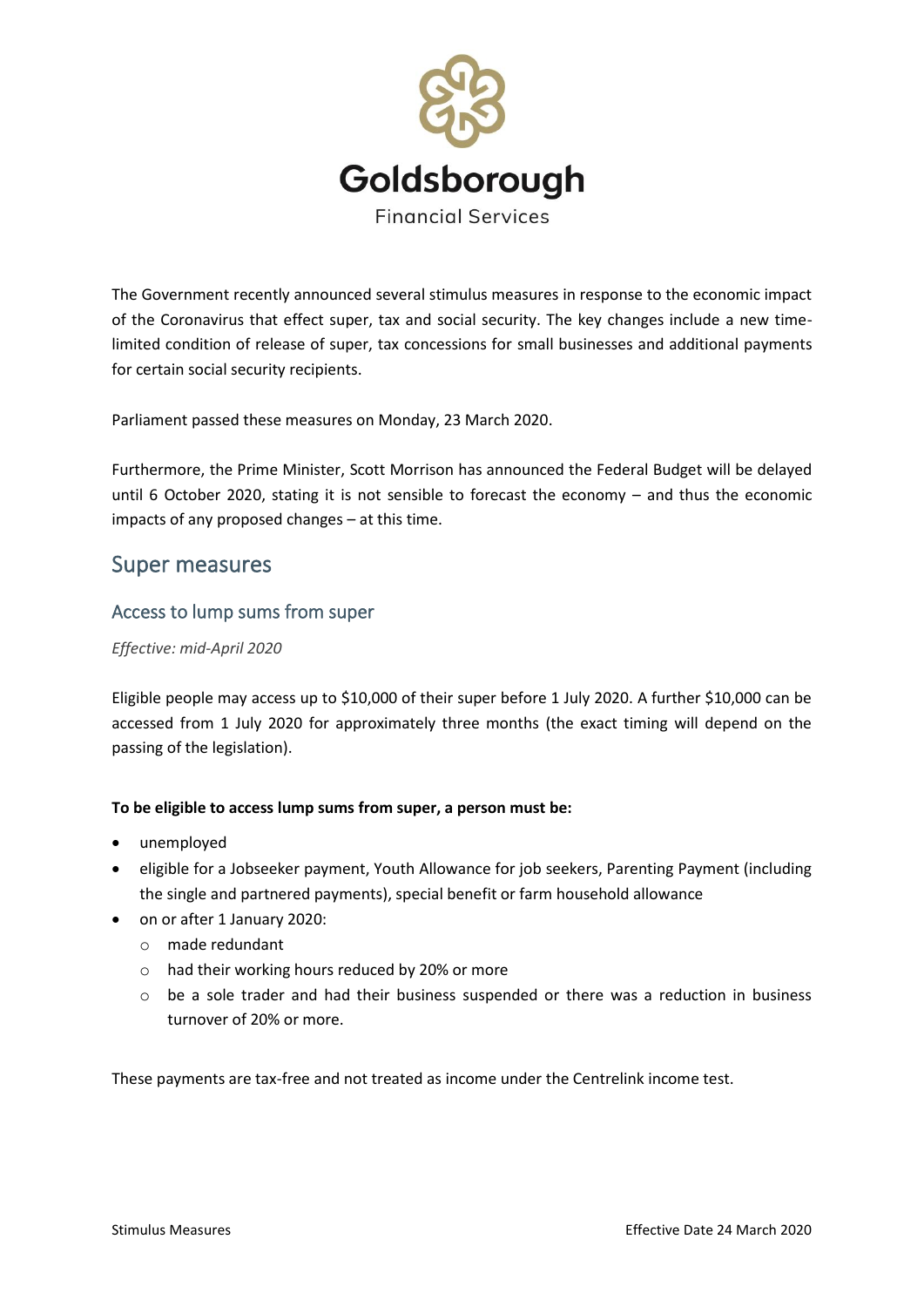#### **Steps to follow to apply for the lump sum:**

- 1. Contact the super fund to ensure it has the person's current bank account details and proof of identity documents.
- 2. The person applies for the lump sum through their myGov account.
- 3. If eligible, the Australian Taxation Office (ATO) will issue a determination to the person and also provide a copy to the super fund.
- 4. The super fund pays the lump sum to the person's bank account. There is no need for the person to apply to the super fund.

#### **What is the impact of the measure?**

This measure will provide some cash flow to those affected sole traders and employees who are on reduced hours or who are stood down because of the COVID-19 crisis.

# Reduced minimum pension payments

#### *Effective: 2019/20 and 2020/21 financial years*

The minimum pension payments required from account-based pensions and similar products will be reduced by 50%:

| Age          | Default minimum drawdown rates<br>(%) | Reduced by 50% in 2019/20 and<br>2020/21 income years (%) |
|--------------|---------------------------------------|-----------------------------------------------------------|
| Under 65     | 4                                     | $\overline{2}$                                            |
| 65-74        | 5                                     | 2.5                                                       |
| 75-79        | 6                                     | 3                                                         |
| 80-84        | $\overline{7}$                        | 3.5                                                       |
| 85-89        | 9                                     | 4.5                                                       |
| 90-94        | 11                                    | 5.5                                                       |
| 95 and older | 14                                    | 7                                                         |

#### **What is the impact of the measure?**

Pensioners who invest in growth investments may crystallise smaller capital losses as they may dispose of a smaller proportion of their investments to meet minimum pension payments. This may allow any remaining growth investments to potentially grow in value when the markets recover.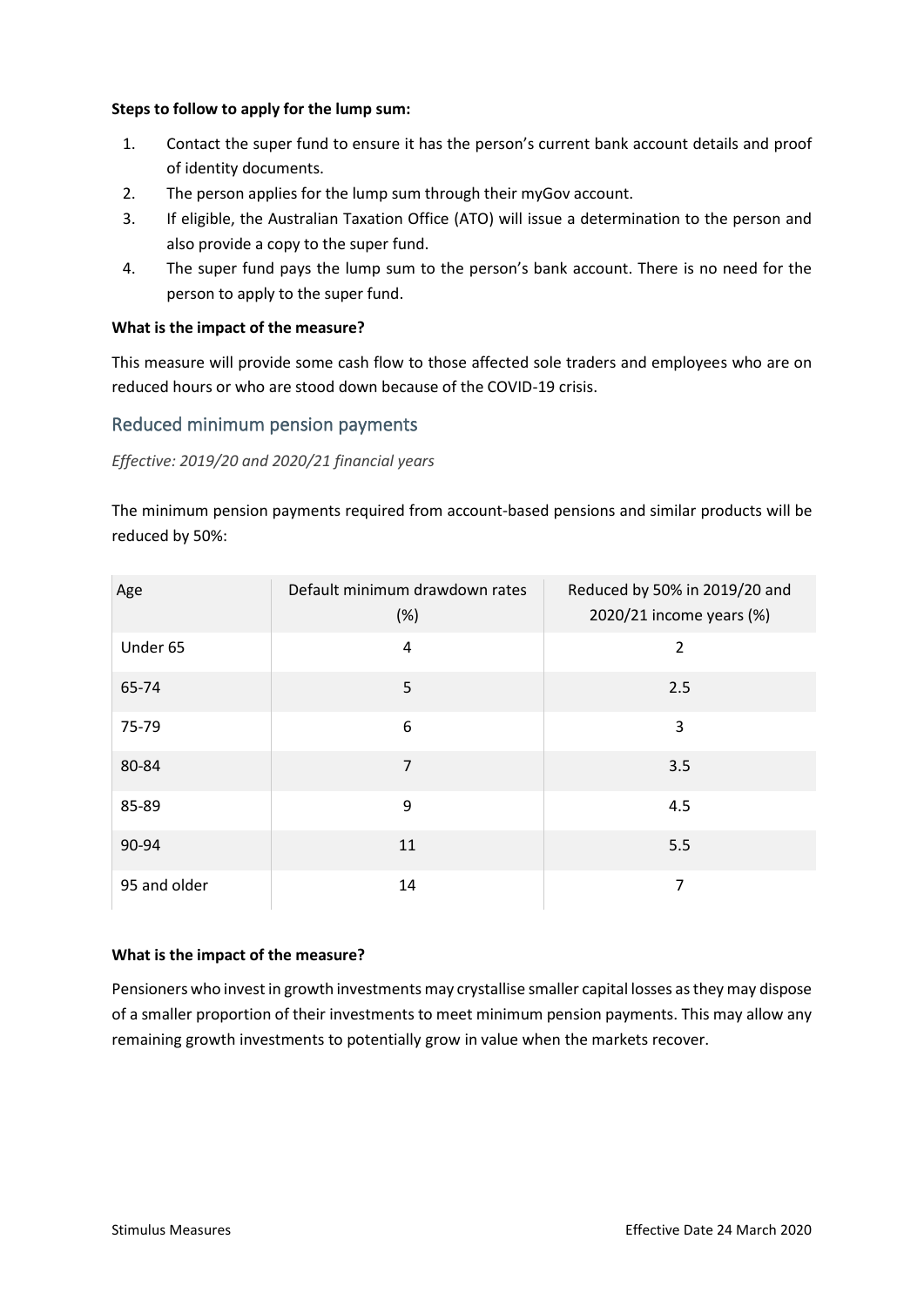# Centrelink Measures

# Two \$750 tax-free lump sum payments for eligible people

*Effective date: 12 March 2020*

Up to two, separate, tax-free \$750 lump sum payments may be paid to people who receive one of the following payments or who hold any of the following concession cards, as shown in Table 1 below. A person who holds more than one of these will only receive a maximum of two lump sums. A person can only receive one \$750 payment in each round of payments even if they qualify for each round of payment in multiple ways. For example, someone receiving Carer Payment and Carer Allowance may receive a first payment of \$750 and a second payment of \$750, but they won't receive four lots of \$750.

Those who are eligible for the Coronavirus Supplement will only receive the first lump sum payment and will not be eligible for the second lump sum.

#### **Eligibility criteria to receive \$750 tax free lump sums**

To be eligible for these payments the person must be residing in Australia.

The first payment will be paid from 31 March 2020. Those who lodged a claim for an eligible payment or concession card at any time between 12 March 2020 to 13 April 2020, which is subsequently approved, will also receive the first payment.

The second payment will be made from 13 July 2020.

Table 1: The following are eligible payments and concession cards:

| Eligible for up to 2 x \$750 lump sums                                                                                                                                                                                                                                                | May receive the first lump sum but<br>will<br>receive the<br><b>Coronavirus</b><br>Supplement instead of the second<br>lump sum                                                                                                                                                                                               |
|---------------------------------------------------------------------------------------------------------------------------------------------------------------------------------------------------------------------------------------------------------------------------------------|-------------------------------------------------------------------------------------------------------------------------------------------------------------------------------------------------------------------------------------------------------------------------------------------------------------------------------|
| Age pension<br>$\bullet$<br>Disability support pension<br>$\bullet$<br><b>Carer Payment</b><br>$\bullet$<br><b>Widow B Pension</b><br><b>ABSTUDY (Living Allowance)</b><br>$\bullet$<br>Austudy<br>$\bullet$<br>Bereavement Allowance<br>$\bullet$<br>Newstart Allowance<br>$\bullet$ | <b>Parenting Payment</b><br>$\bullet$<br>Wife Pension<br>$\bullet$<br>Jobseeker Payment<br>$\bullet$<br>Youth Allowance Jobseeker<br>Partner Allowance<br>$\bullet$<br>Sickness Allowance<br>$\bullet$<br><b>Special Benefit</b><br>$\bullet$<br><b>Widow Allowance</b><br>$\bullet$<br>Farm Household Allowance<br>$\bullet$ |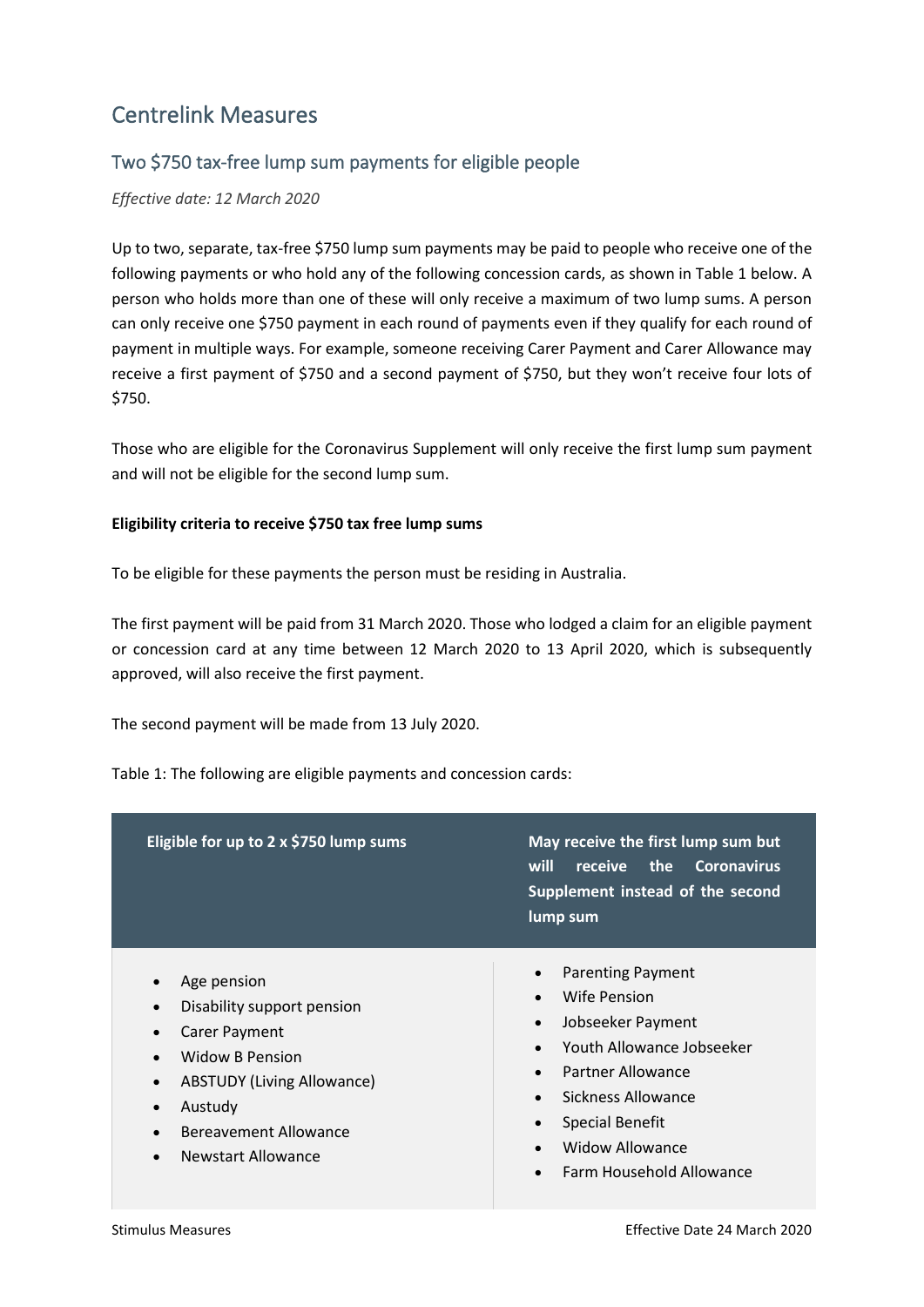| Eligible for up to 2 x \$750 lump sums                                                                                                                                                                                                                                                                                                                                                                                                                                                                                                                                                                                                                                                              | May receive the first lump sum but<br>will<br>receive<br>the<br><b>Coronavirus</b><br>Supplement instead of the second<br>lump sum |
|-----------------------------------------------------------------------------------------------------------------------------------------------------------------------------------------------------------------------------------------------------------------------------------------------------------------------------------------------------------------------------------------------------------------------------------------------------------------------------------------------------------------------------------------------------------------------------------------------------------------------------------------------------------------------------------------------------|------------------------------------------------------------------------------------------------------------------------------------|
| Family Tax Benefit<br>(includes<br>Double<br>$\bullet$<br>Orphan Pension)<br><b>Carer Allowance</b><br>$\bullet$<br><b>Pensioner Concession Card holders</b><br>$\bullet$<br>Commonwealth Seniors<br>Health<br>Card<br>$\bullet$<br>holders<br>Veterans Service Pension; Veteran Income<br>$\bullet$<br><b>Support Supplement</b><br>Veteran Compensation Payments (includes<br>$\bullet$<br>lump sum payments)<br>War Widow pension, and Veteran Payment<br>$\bullet$<br>DVA Pensioner Concession Card holders<br>$\bullet$<br>Disability Pensioners at the temporary<br>$\bullet$<br>special rate<br>DVA income support pensioners at \$0 rate<br>$\bullet$<br>DVA Gold Card holders<br>$\bullet$ |                                                                                                                                    |

The payments will not be treated as income for Social Security, Department of Veterans' Affairs (DVA) and Farm Household Allowance purposes.

### **What is the impact of the measure?**

This means a single person may receive up to \$1,500 and couples may receive up to \$3,000 from the first and second payments.

### Coronavirus Supplement

#### *Effective: 27 April 2020*

The Government will expand access to income support payments which will provide access to the Coronavirus Supplement. The Coronavirus Supplement is a \$550 fortnightly payment for a timelimited period of six months which will be paid to eligible beneficiaries, see Table 1 above. Eligible beneficiaries will receive the full rate.

To provide more access to income support payments other arrangements during the time-limited sixmonth period include:

- Waiving the asset test for Jobseeker Payment, Youth Allowance Jobseeker, and Parenting Payment.
- The income test will continue to apply to the other payments the person receives.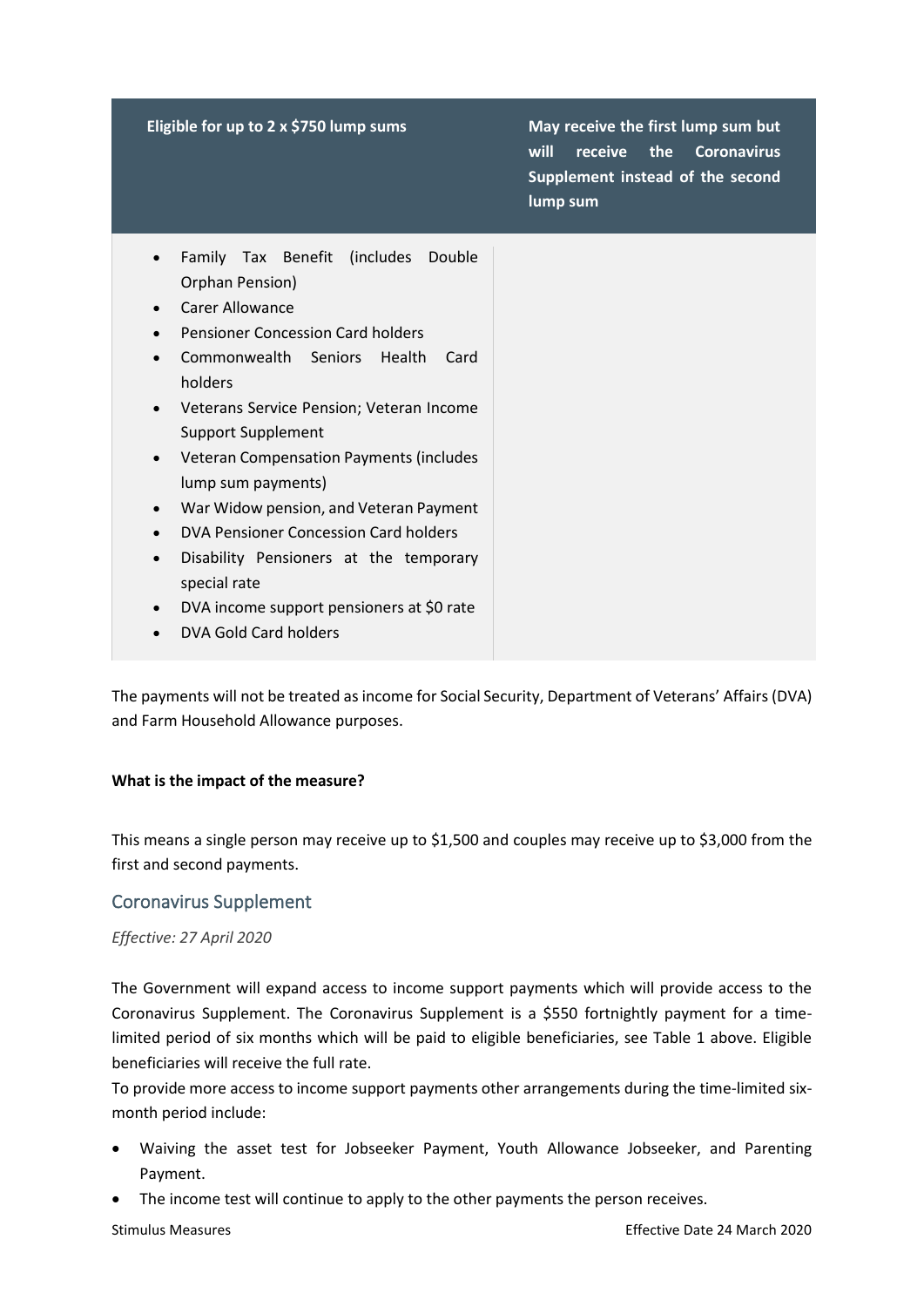- The one-week ordinary waiting period, liquid assets waiting period, seasonal work preclusion period and newly arrived residents waiting period will not apply during this period. These waiting periods will be waived for those currently serving these waiting periods.
- Income maintenance periods and compensation preclusion periods will continue to apply as payments received by the person are treated as income.

Those who are receiving employer entitlements, such as sick leave or annual leave, and those receiving income protection insurance, may not receive Jobseeker Payment and Youth Allowance Jobseeker. New applicants are encouraged to lodge claims for eligible payments online through their myGov accounts for faster processing. Applications can also be done by phone.

### Reduced deeming rates

#### *Effective: 1 May 2020*

The upper deeming rate for income in excess of the income threshold will reduce from 3% to 2.25%, and the lower deeming rate from 1% to 0.25%.

| <b>Deeming thresholds</b> | <b>Single</b> |
|---------------------------|---------------|
| Single                    | \$51,800      |
| Couple                    | \$86,200      |

#### **What is the impact of the measure?**

As the coronavirus situation is expected to last for most of the remainder of this year, many pensioners and income support recipients will experience a significant reduction in the value of their investments which are assessed under Social Security, DVA and Aged Care assets tests. This decline in value, combined with the reduction of deeming rates from 1 May 2020, is expected to make more people eligible for the Age Pension or income support. Many people who are currently receiving part pensions and less than the full rate of income support may receive increased entitlements.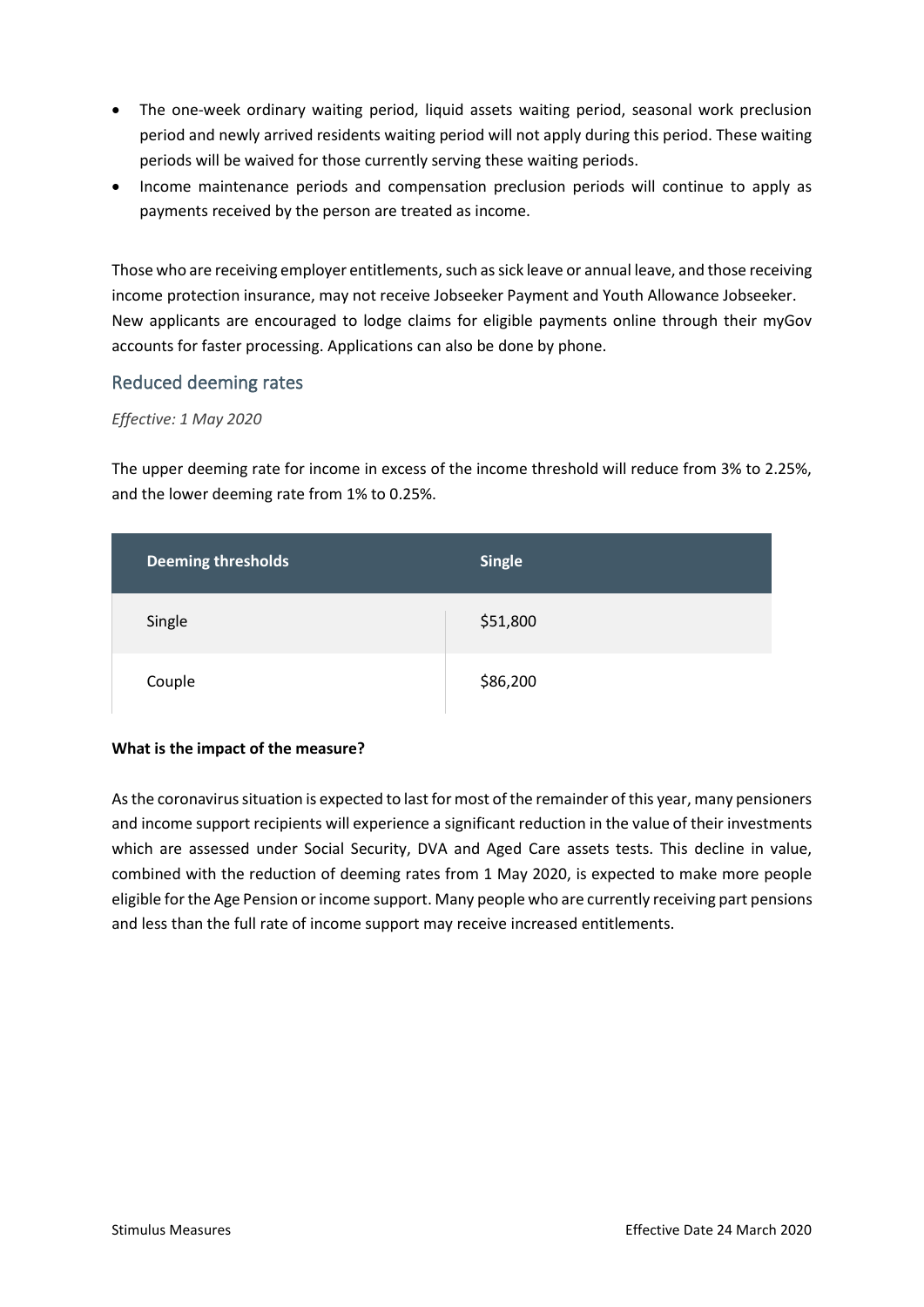# Tax Measures

## Increasing the instant asset write-off

*Effective date: announcement (23 March 2020) until 30 June 2020*

The instant asset write-off threshold is set to increase from \$30,000 to \$150,000 until 30 June 2020. Eligibility criteria to receive the instant asset write-off:

- Must be a small business with aggregated annual turnover of less than \$500 million (increased from \$50 million).
- The eligible asset must not exceed a value of \$150,000.

From 1 July 2020, this threshold reduces to \$1,000 (for businesses with less than \$10 million turnover)

The measure applies to new or second assets first used, or installed ready for use, between 12 March 2020 until 30 June 2020 (inclusive). Certain assets are excluded, for example, horticultural plants and capital works deductions.

The threshold applies on a per asset basis, so eligible businesses can immediately write-off multiple assets.

#### **What is the impact of the measure?**

Expanding the threshold will mean an additional 5,300 businesses who employ around 1.9 million Australians will be able to access this concession for the first time

Clients should confirm the entitlement to the tax deduction with their accountant.

# ATO relief for tax obligations

The ATO will provide relief for certain tax obligations for taxpayers impacted by the coronavirus outbreak on a case-by-case basis. Similar relief was provided to bushfire victims. Relief includes the ability to defer payment of certain taxes for up to six months and allowing businesses to vary Pay as you go (PAYG) instalment amounts to zero for the March 2020 quarter.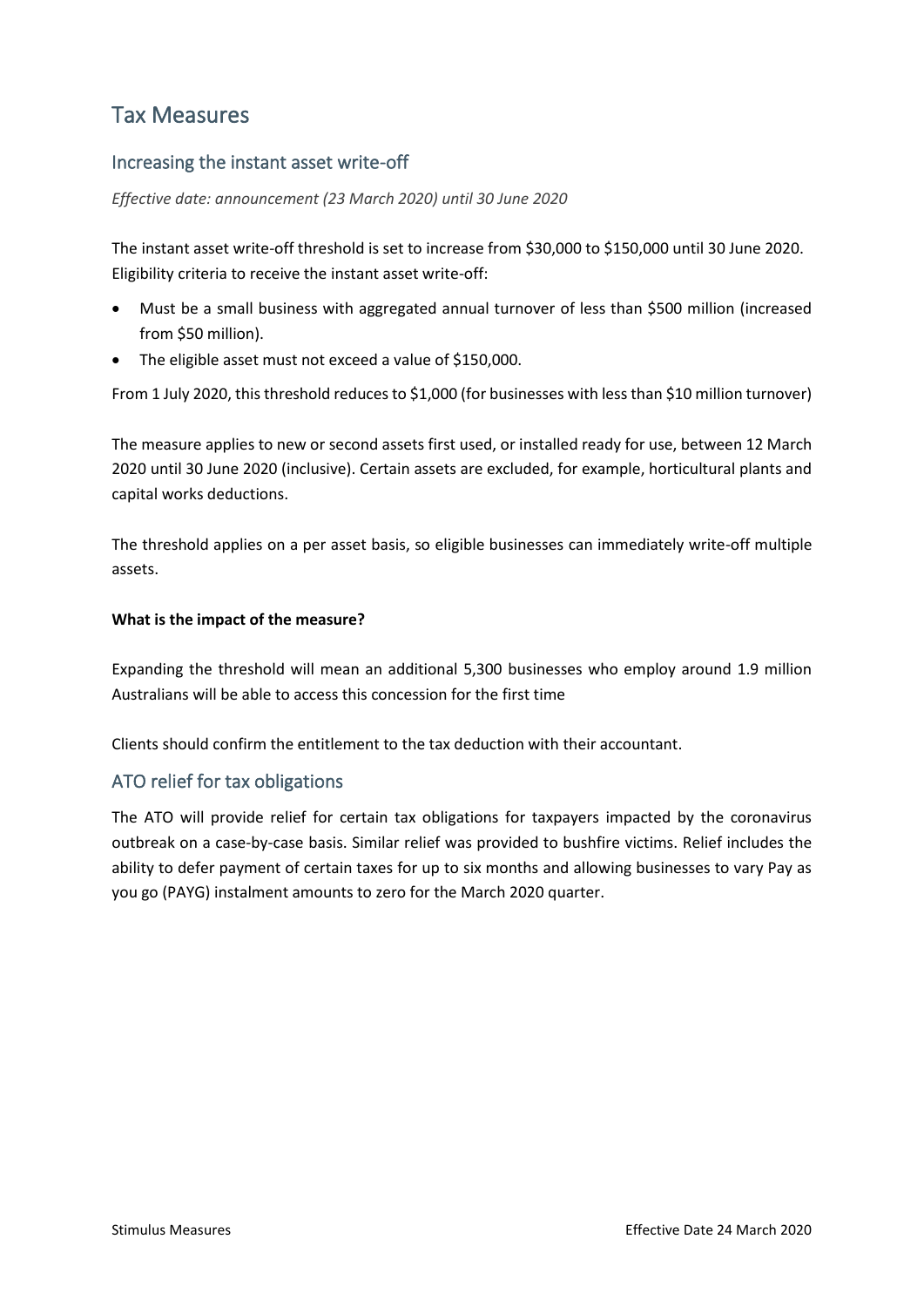# Miscellaneous measures

# Boosting cash flow for employers

*Effective date: From March 2020*

The Government has announced a maximum payment of \$100,000 and a minimum payment of \$20,000 to eligible small and medium businesses, not-for-profits and charities, to help with cash flow to keep operating, pay their bills and retain employees.

Eligibility criteria to receive small and medium business payment to help with cashflow:

- small to medium businesses which held an Australian Business Number (ABN) on 12 March 2020 and carried on a business in the 2018/19 financial year (or made supplies for consideration in the course of an enterprise carried on after 1 July 2018 and before 12 March 2020) and has not engaged in a scheme for the sole or dominant purpose of seeking to gain or increase entitlement to the first cash flow boost
- not-for-profit organisations and charities registered at any time; and
- aggregated annual turnover under \$50 million, based on prior year turnover; and
- make a payment of salary or wages that is subject to PAYG withholding obligations, whether or not any amount is actually withheld, in the relevant period.

The payments will be delivered in two tranches:

- 1. First cash flow boost. Payments equal to 100% of tax withheld from salary and wages up to a maximum total payment of \$50,000. Eligible employers will receive a minimum total payment of \$10,000, even if they are not required to withhold tax.
- 2. Second cash flow boost. Additional payments to be introduced in the July to October period, equal to the total of all first cash flow boost payments received. The maximum total payment is \$50,000 and the minimum total payment is \$10,000.

#### **Delivery of payments**

The ATO will deliver payments as automatic credits to the entity upon lodgement of their business activity statement. If this places the entity in a refund position, the ATO will deliver the refund within 14 days. No new forms are required.

Payments are tax free to the employer.

#### **What is the impact of the measure?**

Eligible small and medium businesses, not-for-profits and charities, which employ staff and withhold tax from their wages can plan to receive cash refunds of 100% of the tax withheld up to \$50,000 (or a minimum of \$10,000) until July 2020 and up to \$50,000 (or a minimum of \$10,000) from July to October 2020. Eligible employers should ensure they lodge their business activity statements (BAS) on time as payments are delivered as a cash refund within 14 days of the lodgement date.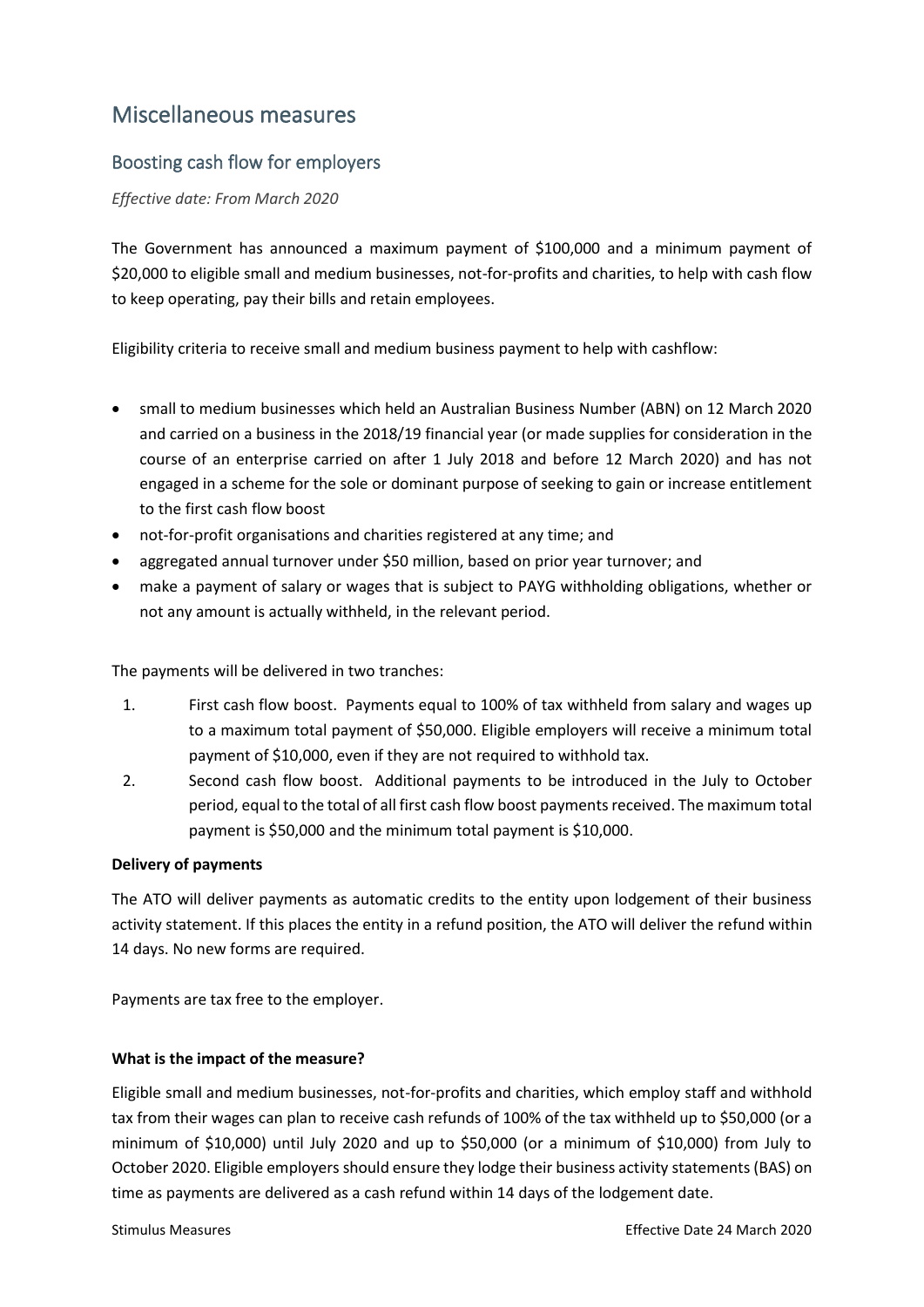# Supporting apprentices and trainees

#### *Effective: 1 January 2020 to 30 September 2020*

Eligible employers can apply for a wage subsidy of 50% of the apprentice's or trainee's wage paid during the 9 months from 1 January 2020 to 30 September 2020. Where a small business is not able to retain an apprentice, the subsidy will be available to a new employer. Employers will be reimbursed up to a maximum of \$21,000 per eligible apprentice or trainee (\$7,000 per quarter).

Support will also be provided to the National Apprentice Employment Network, the peak national body representing Group Training Organisations, to co-ordinate the re-employment of displaced apprentices and trainees throughout their network of host employers across Australia.

Eligibility criteria for wage subsidy:

- Employ fewer than 20 full-time employees who retain an apprentice or trainee.
- The apprentice or trainee must have been in training with a small business as at 1 March 2020.
- Employers of any size as well as Group Training Organisations that re-engage an eligible out-oftrade apprentice or trainee will be eligible for the subsidy.
- Employers will be able to access the subsidy after an eligibility assessment is undertaken by an Australian Apprenticeship Support Network (AASN) provider.
- Employers can register for the subsidy from early April 2020. Final claims for payment must be lodged by 31 December 2020.

#### **Temporary relief for financially distressed businesses**

#### *Effective: Not disclosed*

The following relief measures will be implemented for 6 months:

- An increase in the threshold (from \$2,000 to \$20,000) at which creditors can issue a statutory demand on a company and the time (21 days to 6 months) companies must respond to statutory demands they receive.
- An increase in the threshold for a creditor to initiate bankruptcy proceedings (\$5,000 to \$20,000), an increase in the time period (21 days to 6 months) for debtors to respond to a bankruptcy notice, and extending the period of protection (21 days to 6 months) a debtor receives after making a declaration of intention to present a debtor's petition (this is the period during which unsecured creditors cannot take further action to recover debts).
- Relief for directors from any personal liability for trading while insolvent with respect to any debts incurred in the ordinary course of the company's business.
- Due to the health measures implemented, it may be difficult for businesses to meet all their obligations under the Corporations Act. The Treasurer will be granted the power to provide targeted relief for companies from provisions of the Corporations Act 2001 to deal with